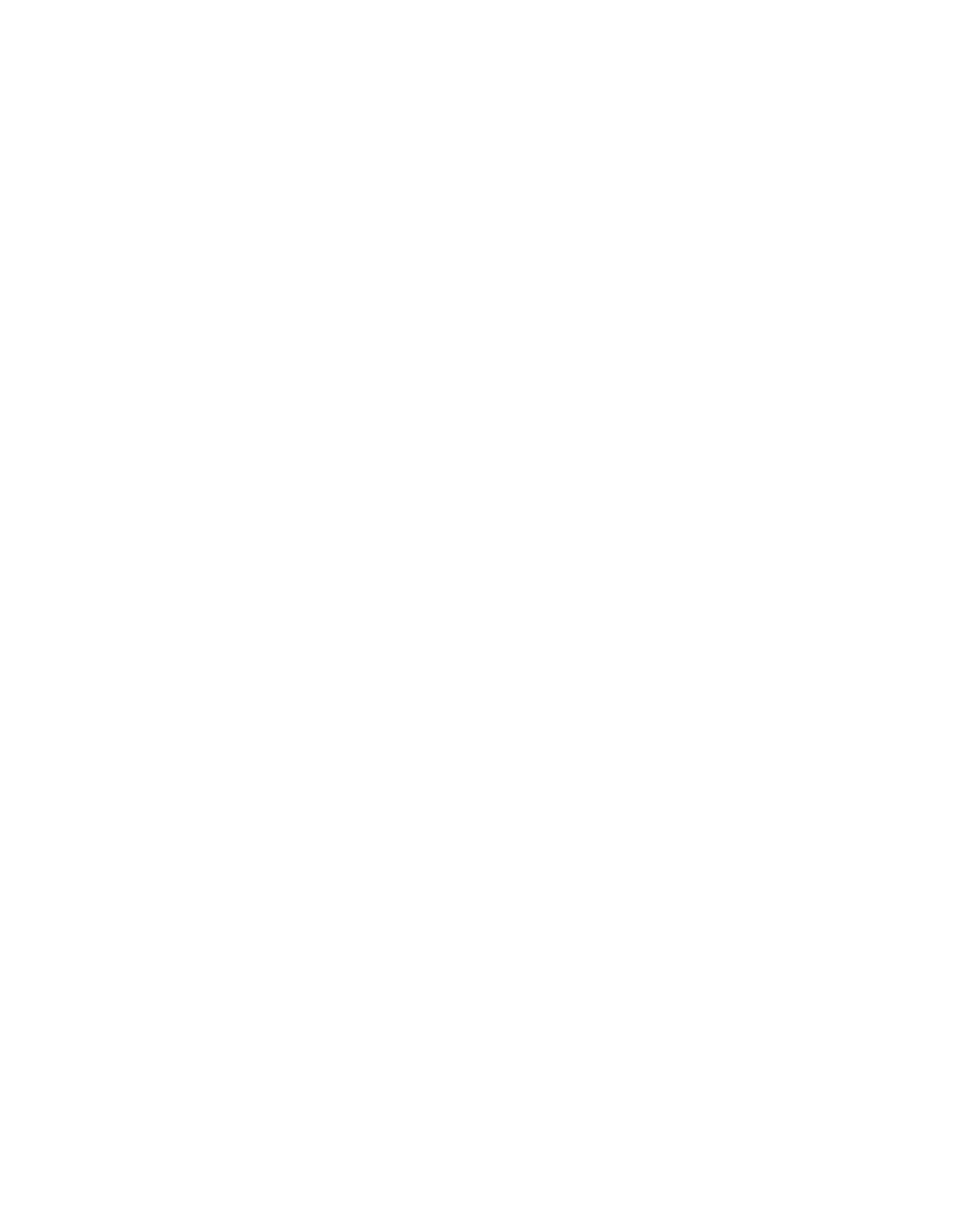## **Introduction**

Mecklenburg County enjoys a robust and growing economy that is one of the strongest in the nation. It has accomplished this through partnerships with key organizations such as the Charlotte Business Alliance, Charlotte Regional Visitors Authority, Center City Partners and the Lake Norman Regional Economic Development Corporation. The seven communities that comprise Mecklenburg County play crucial roles as well by providing a high-quality range of lifestyles and economic opportunities. The County has a vision of continuing and enhancing this strong economy by supporting policies for economic growth that:

- ✓ Create and sustain national and global competitiveness
- ✓ Stimulate business vitality
- $\sqrt{\phantom{a}}$  Enhance quality of life in communities and neighborhoods

Together, these three qualities will provide sustainability through economic downturns, enhance economic mobility and opportunities for all residents, and support the stable tax base necessary to continue to deliver high quality services.

## **Focus Areas**

To reach this vision, Mecklenburg County has developed a framework with six Focus Areas to be supported by the Office of Economic Development [OED]. The Focus Areas represent a mixture of enhancing current activity and engaging in new activities.



# **Guiding Principles**

Implementation strategies for each of the six Focus Areas, will be based upon the following Guiding Principles.

- Collaborative efforts are essential to fostering an economic sustainable community
- Attraction, retention and expansion are equally important
- Increasing opportunities for economic mobility is key to promoting economic justice
- Removing barriers faced by minority, women and small business enterprises and supporting their growth promotes a diverse and balanced economy
- Small businesses and emerging start-ups have an important role in economic growth
- Attractive, inviting and vibrant neighborhoods are fundamental for economic vitality
- Capital investments should be strategic and intentional to enhance quality of life
- Capital investments will be comprehensively evaluated to quantify costs and benefits
- Affordable housing and accessible public transit are needed throughout the County
- Environmental stewardship is critical for economic sustainability
- Workforce development opportunities must align needs of workers and employers
- Arts and culture events are important to creating a quality place for residents and visitors
- Foster a culture that promotes efficiency and excellent customer service.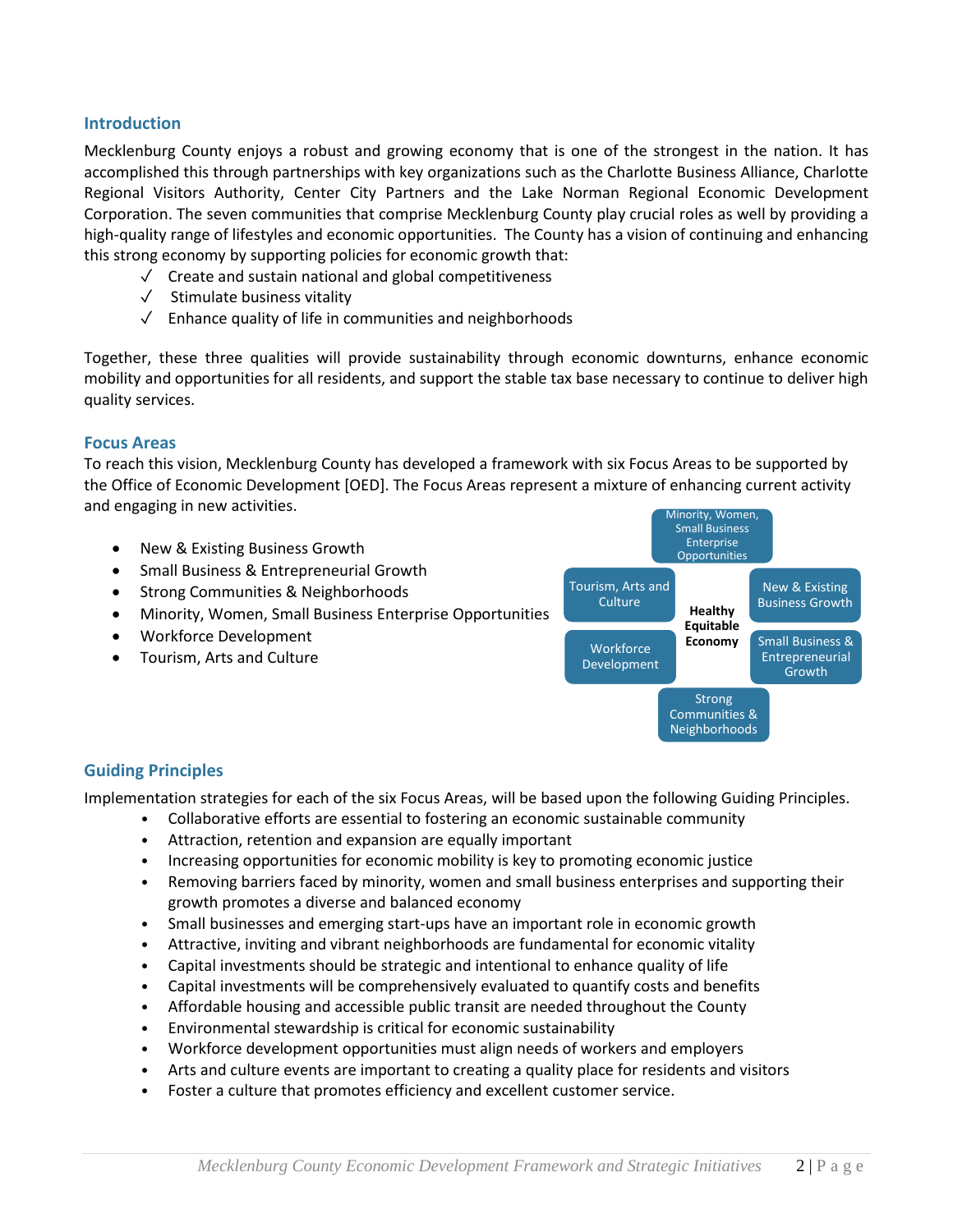# **Focus Area: New & Existing Business Growth**

The County has established strong partnerships with several organizations that have resulted in a range of successful economic development projects: from large scale corporate office projects to sophisticated advanced manufacturing projects. Small scale and high-tech corporations help round out the diversity of the Mecklenburg County economy driven by these partnerships. Mecklenburg County will continue and enhance these partnerships while developing new strategic initiatives to remain a leader in economic growth.

#### **Framework Objectives:**

- 1. Attract new investment across a range of industry clusters to ensure a broad and balanced economic base to provide accessible, geographically dispersed employment opportunities for residents and to provide a robust and stable tax base for the County.
- 2. Maintain close relationshipsto key employersin the County to become the "first phone call" when considering growth and expansion and to provide ongoing support for existing industries in Mecklenburg County.
- 3. Maintain a collaborative environment with the seven municipalities of Mecklenburg County to leverage the unique assets of each of the seven communities*.*

## **Strategic Initiatives:**

1.1 Business Investment Program**:** While Mecklenburg County is an attractive place to do business, it frequently faces competition from other communities when working to secure investment. OED pursues opportunities to attract new investment through the Business Investment Program [BIP], including offering enhanced grant terms to induce investment in geographic areas of need. OED will strengthen its relationships with investment recruitment partners and seek to establish new relationships for business attraction with all seven municipalities. The guidelines for the BIP Grants are shown below.

|               | <b>Standard Grant</b> | <b>Large Impact</b> | <b>Headquarters</b> |
|---------------|-----------------------|---------------------|---------------------|
| Jobs          | 20                    | 150                 | To be negotiated    |
| Salary        | 100% of MSA Average   | 125% of MSA Average | To be negotiated    |
| Investment    | \$3 million           | \$30 million        | To be negotiated    |
| Grant term    | 3 years               | 5 years             | To be negotiated    |
| Grant percent | 50%                   | 50%                 | To be negotiated    |

Grant Enhancements

- $\checkmark$  Additional two years of grant for existing businesses expanding in County
- $\checkmark$  90% grant for projects locating in County-designated Opportunity Area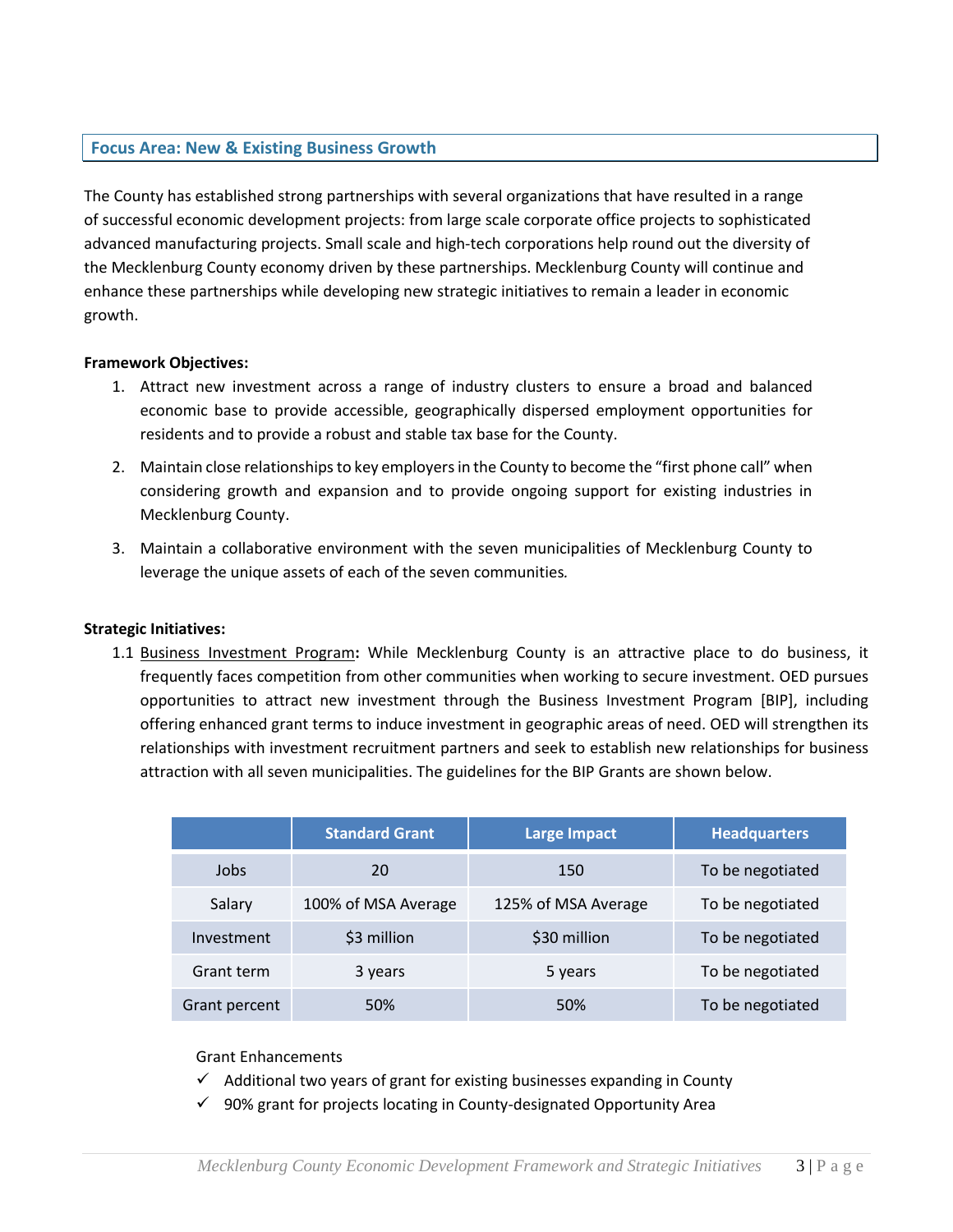- 1.2 Business Attraction: Through the Office of Economic Development, Mecklenburg County will engage in proactive business attraction activities from responding to site selection requests for proposals to collaborating with the Charlotte Regional Business Alliance and Economic Development Partnership of North Carolina to identify high value marketing and lead development activities.
- 1.3 Existing Industry Outreach: On average, 80% or more of a community's economic growth as measured in jobs and local gross domestic product comes from existing businesses. Mecklenburg County will strengthen its relationships with BIP grant recipients to ensure they continue to grow and thrive to maximize the County's investment. The County will work collaboratively with the Charlotte Regional Business Alliance, Lake Norman EDC and other local partners to identify key employers that appear to be in growth mode for proactive communication and visits to capture. As part of these visits, the County will leverage partnerships with educational institutions, utility providers, professional organizations and municipal departments to provide meaningful engagement to resolve issues and foster growth.
- 1.4 Industry Roundtables: Mecklenburg County will use cluster and sector analyses to identify natural groupings of companies in growth industries for outreach. The County will facilitate or host the creation of roundtable organizations in the identified industries to address specific concerns such as workforce availability, supply chain growth, and local regulatory environment in order to facilitate industry wide growth.
- 1.5 Regional Partnerships: Mecklenburg County is the heart of a robust regional economic system, consisting of nearly half of the region's residents and workers. The County will maintain strong working relationships a with regional economic development agencies in order to promote growth that compliments all aspects of the metropolitan area economy. This includes being an active member of: the Charlotte Regional Business Alliance and its Economic Development Advisory Committee; the Centralina Council of Governments and its economic development planning efforts; CharlotteWorks and others. Mecklenburg will engage neighboring counties as partners in shared regional growth.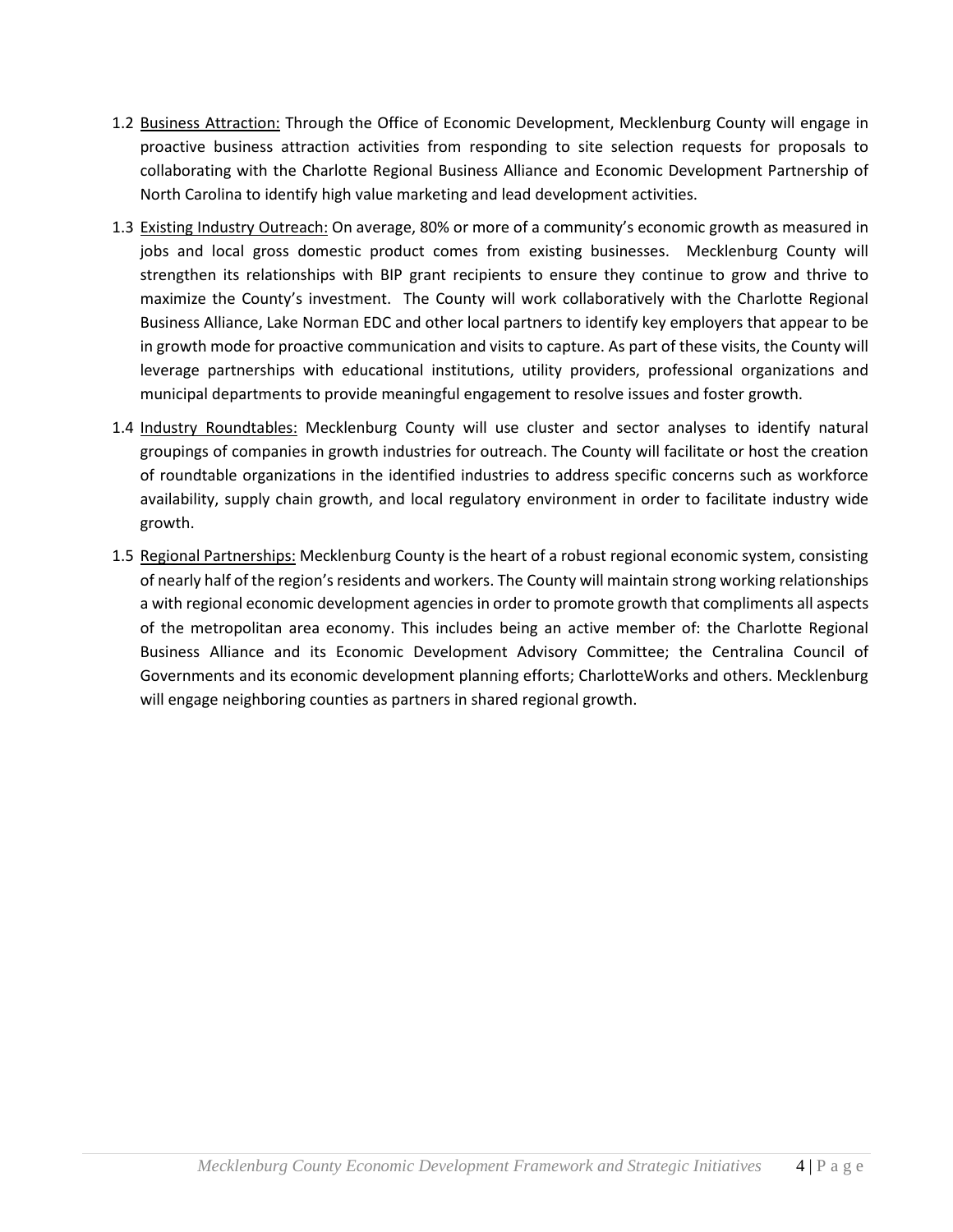## **Focus Area: Small Business and Entrepreneurial Growth**

#### *Small Business*

Small businesses, along with minority and women owned enterprises, are the life blood of any vibrant local economy with roughly half of U.S. employees working at a company with 50 employees or less. Helping small businesses form, prosper and grow is a high impact strategy that leverages the creativity and drive of Mecklenburg residents. Mecklenburg County will take a proactive role in ensuring a robust, supportive small, women and minority owned business climate that promotes growth across all of the County to provide economic mobility opportunities for all residents.

## *Entrepreneurial Growth*

Nurturing emerging industries and encouraging native high growth companies are crucial for developing a diverse, sustainable local economy. Mecklenburg County is beginning to emerge as hub of innovation and entrepreneurial activity, especially in the energy and payments sectors. UNC-Charlotte's VenturePrise and Charlotte Research Institute, Packard Place, Queen City Forward in particular have been drivers of entrepreneurial activity. Mecklenburg County has a unique opportunity to be a convening body and clearing house for high growth support.

#### **Framework Objectives**

- 1. Develop a robust small business ecosystem in Mecklenburg County by partnering with small business support and resource providers to dismantle barriers faced by minority, women and small business enterprises.
- 2. Support minority, women and small business enterprises through County enterprise wide purchasing and contracting activities and providing support for continued growth*.*
- 3. Nurture the entrepreneurial ecosystem of Mecklenburg County in partnership with high growth support and industry cluster organizations.
- 4. Prepare the next generation of employees and innovators through partnerships between Charlotte-Mecklenburg Schools, colleges and universities, and emerging sector opportunities.
- 5. Support emerging market entities and high growth enterprises by connecting them with existing industry leaders.

#### **Strategic Initiatives**

- 2.1 Small Business Concierge Service: The County is home to more than 50 small business support providers, and it can be difficult for small businesses to navigate the providers to find the targeted support they need. This service will provide guidance and assistance to owners in identifying their needs and the appropriate support services to grow their businesses. Concierge support will also be made available in locations throughout the county and through weekend and evening meeting times to help small businesses at convenient locations and times.
- 2.2 Scale Up Education Series: Small businesses often struggle to grow to a larger, more sustainable size after the first 2 to 3 years of operation and thus face threats to their continued operation. This County program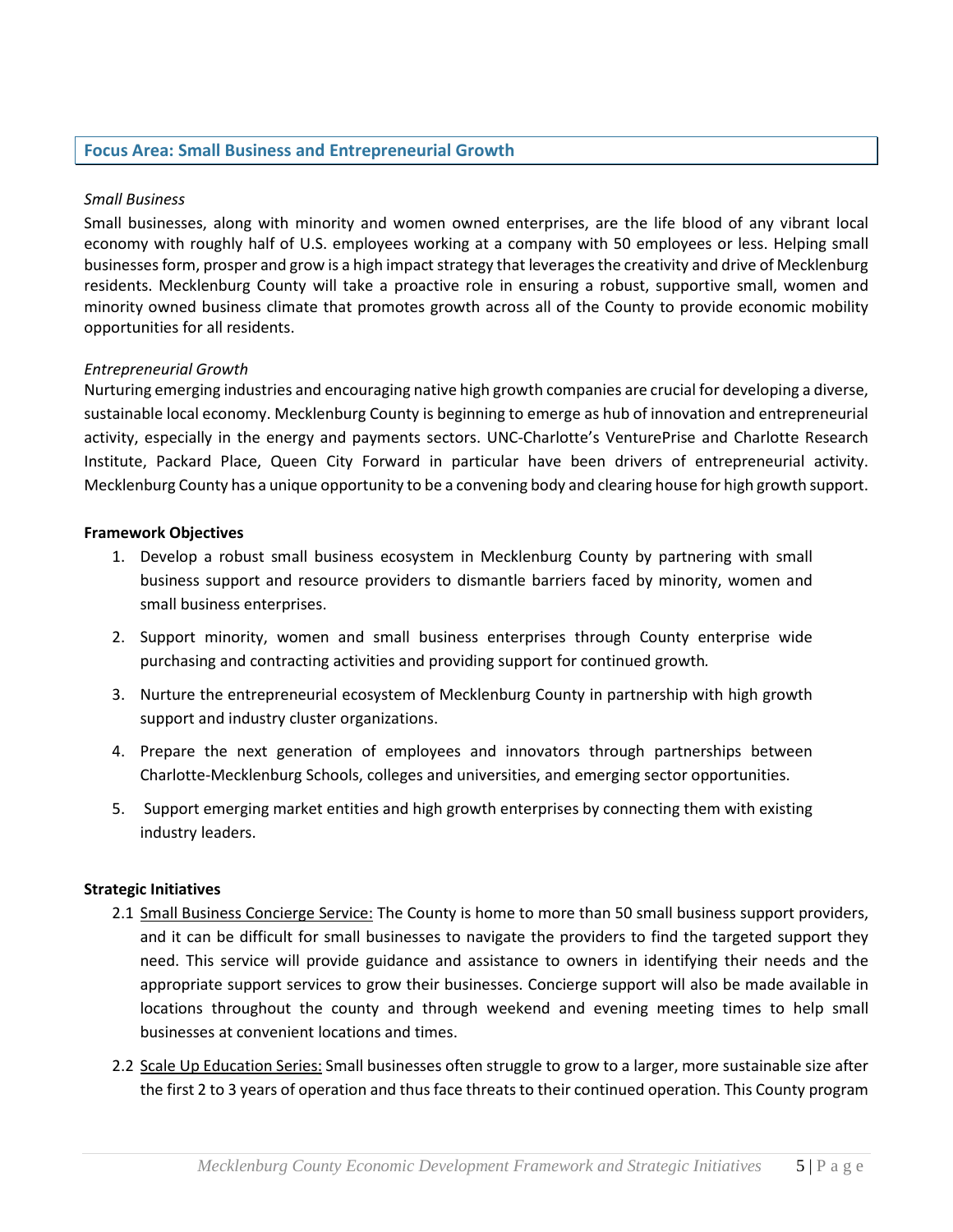will help businesses acquire the tools and skills to grow and thrive and to move past stalled growth. Through on-line seminars, podcasts and other outreach efforts, businesses will be able to access information at times most suited to them.

- 2.3 Small Business Lending and Credit Coaching: Accessto capital isthe lifeblood ofsmall businesses and while there are many capital providers in Mecklenburg County, loans of less than \$50,000 to \$75,000 are difficult to secure. The County will develop a lending mechanism to make micro-loan capital available. The County will also work to help small businesses ensure they are prepared to approach appropriate lend programs with fully developed business plans and financial projections in order to be more successful in accessing capital.
- 2.4 Mentor Support Program: Many small business owners describe feeling isolated in their struggle to grow their company and not being able to discuss their particular challenges with other small business owners. The County will develop a mentor support program in which a small cohort of small business owners will work through facilitated programming with successful business owners that have achieved growth and sustainability to help meet their own challenges.
- 2.5 Entrepreneurship Competition: To inspire new ideas in small business, the County will support small business entrepreneurship competitions designed to help entrepreneurs develop their ideas into fully developed business plans while competing to secure funding to launch their businesses. The County will seek to partner with organizations with the capability of leveraging private funding to maximize the program potential.
- 2.6 Small Business Promotion and Tracking: The County will work to promote events, media engagement and social media utilization to celebrate small business successes across the County. In addition, the County will develop an annual report on the state of small businesses in the County to track and better understand the successes and challenges of the small business community.
- 2.7 Enterprise-wide small business purchasing and contracting: The County's Minority, Women and Small Business Enterprise [MWSBE] program will take a proactive role in reaching out to the small business community to both advertise opportunities and encourage small businesses to register for certifications. MWSBE will develop and implement internal marketing campaigns designed to promote awareness of the benefits of using small businesses enterprise wide.
- 2.8 Ecosystem enhancements: The County will continually monitor the entrepreneurial ecosystem to identify opportunities to provide resource support to events and organizations that provide mentorship, growth opportunities, coaching and access to capital resources. Rather than concentrating on specific fund or activity with a narrow focus, the County will seek to support those efforts that provide resources and tools to develop entrepreneurial skills.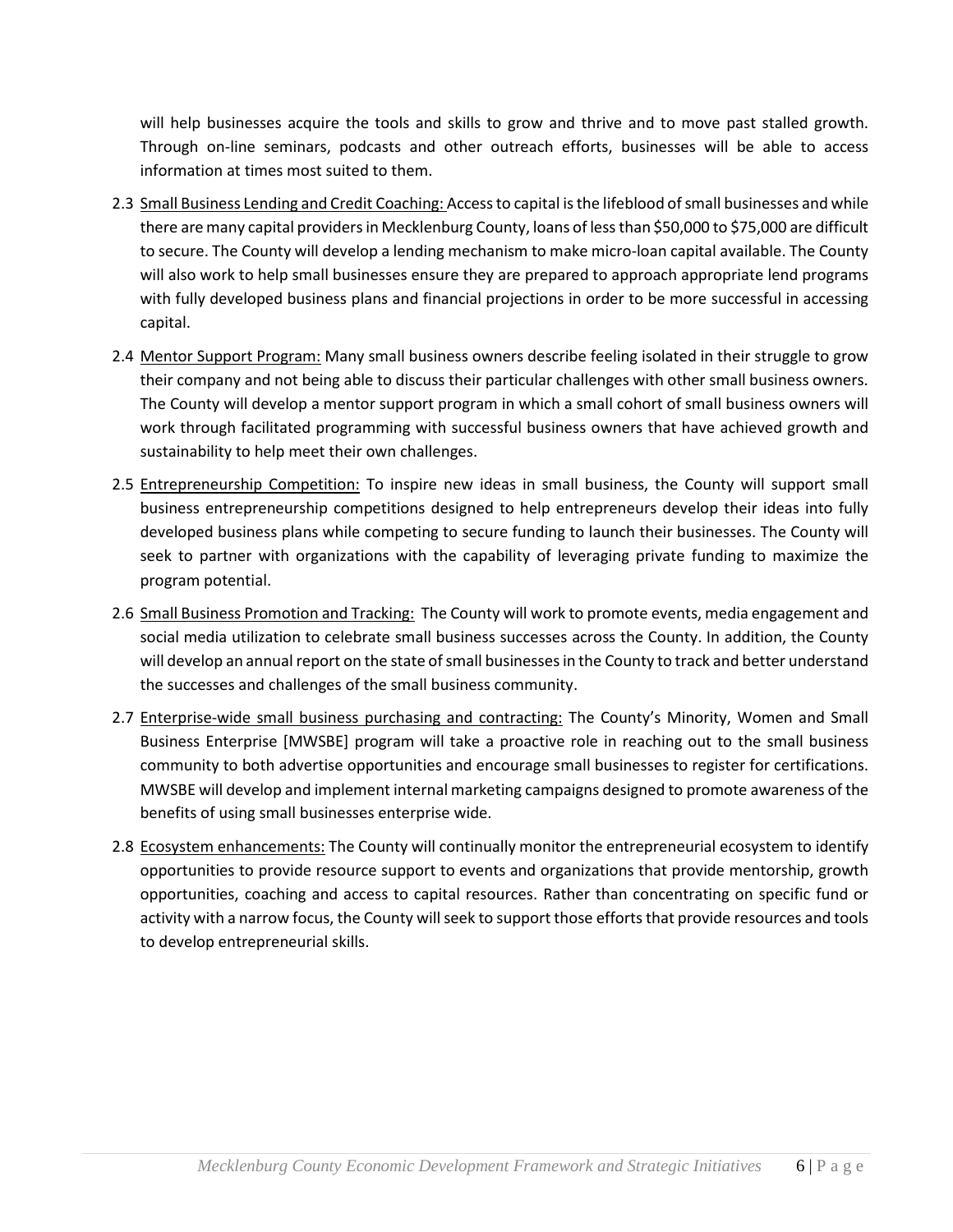# **Focus Area: Strong Communities and Neighborhoods**

Mecklenburg County is home to a diverse array of communities and neighborhoods, from rural areas with working farms all the way to the vibrant urban lifestyle of uptown Charlotte and from lakefront living to walkable, family-oriented town centers. Communities and neighborhoods that thrive amid the changes in and around them are key to providing a high quality of life and affordable housing and taxes. Mecklenburg County will work collaboratively with local communities to support quality programming and investment that provide positive long-term economic benefits.

## **Framework Objectives:**

- 1. Research and implement best practices to promote equity in all actions to support communities and neighborhoods.
- 2. Continue to provide high quality schools, libraries and park and recreation facilities in all neighborhoods as well as serving communities of need with high quality human services.
- 3. Collaborate where appropriate with communities and neighborhoods as they implement infrastructure and other investments to advance the goals of the Livable Communities Plan.
- 4. Leverage County investments in facilities and assets to help communities and neighborhoods grow and prosper in meaningful ways for future generations and secure their long-term stability.
- 5. Evaluate the costs and benefits of proposed capital investment partnerships by using economic modeling tools to help guide decisions.
- 6. Encourage corporate stewardship in the private sector to help the County advance the goals of economic mobility and creating opportunity for all residents in Mecklenburg County.

## **Strategic Initiatives:**

- 3.1 Built Environment Enhancements: The County will continue to partner with its municipalities to examine potential partnerships for using incremental taxes to support the construction of infrastructure, recreation space, and transformative developments. These public enhancements should feature the following elements:
	- Accessible to all County residents
	- Provide employment, recreation or public infrastructure opportunities
	- Provide enhancements to the built environment through increased multimodal access, walkability, suitable density, redevelopment of underutilized parcels, and other public goods identified by the County and partner municipalities.
- 3.2 Community Resource Centers: The County will continue to implement the "Bringing Mecklenburg County to You" initiative through the development of Community Resource Centers [CRC] to ensure that County clients have ready access to a full suite of services in conveniently located campuses. By co-locating services, families and households will be able to save time and costs in transportation and accomplish multiple tasks in one visit. The CRC's will be designed to enhance the built environment and provide a stabilizing investment for surrounding neighborhoods.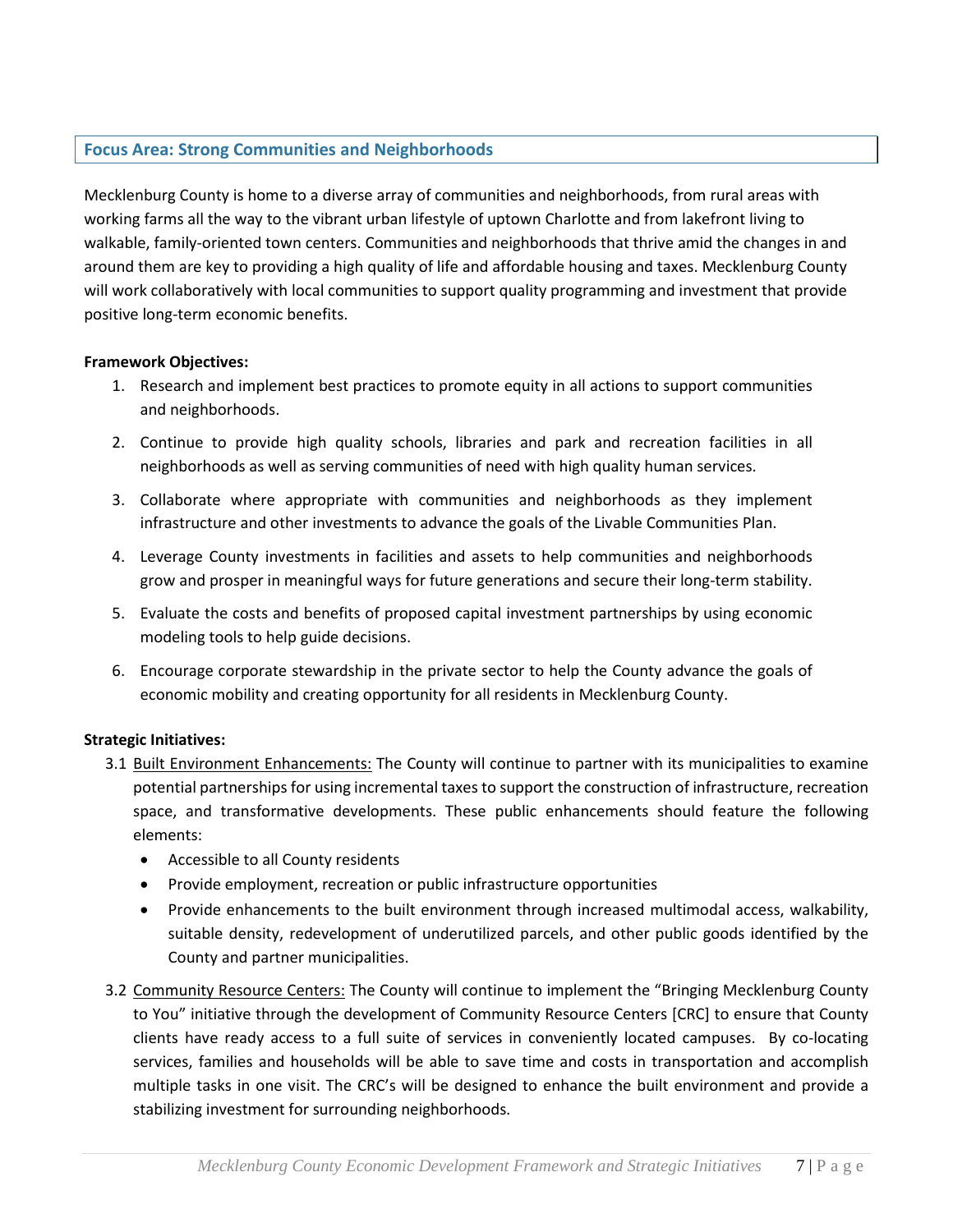- 3.3 Affordable Housing: The County will use initiatives through multiple departments to help increase the amount of available affordable housing and reduce the impacts of homelessness on the community. These include:
	- Preventing homelessness through supportive services and housing assistance programs through Criminal Justice Services and Community Support Services
	- Maintaining the availability of affordable housing by supporting Habitat For Humanity's Critical Home Repair Fund and expanding legal aid services
	- Securing stable housing for vulnerable residents by participating in the Rental Housing Subsidy Fund and supporting Community Service Grants that offer wraparound education and employment services
	- Repurposing underutilized County-owned assets and partnering with public, private, non-profit, and civic organizations for the development residential housing units
	- Acquiring land and property rights through private negotiation and implementing the Tax Foreclosure Affordable Housing Pilot Project
- 3.4 Greenway and Park Facility Construction: The County will continue to construct greenways and other multimodal recreation facilities that provide opportunities for neighborhoods and residents to connect to jobs, retail, cultural institutions, recreation, schools, parks and libraries.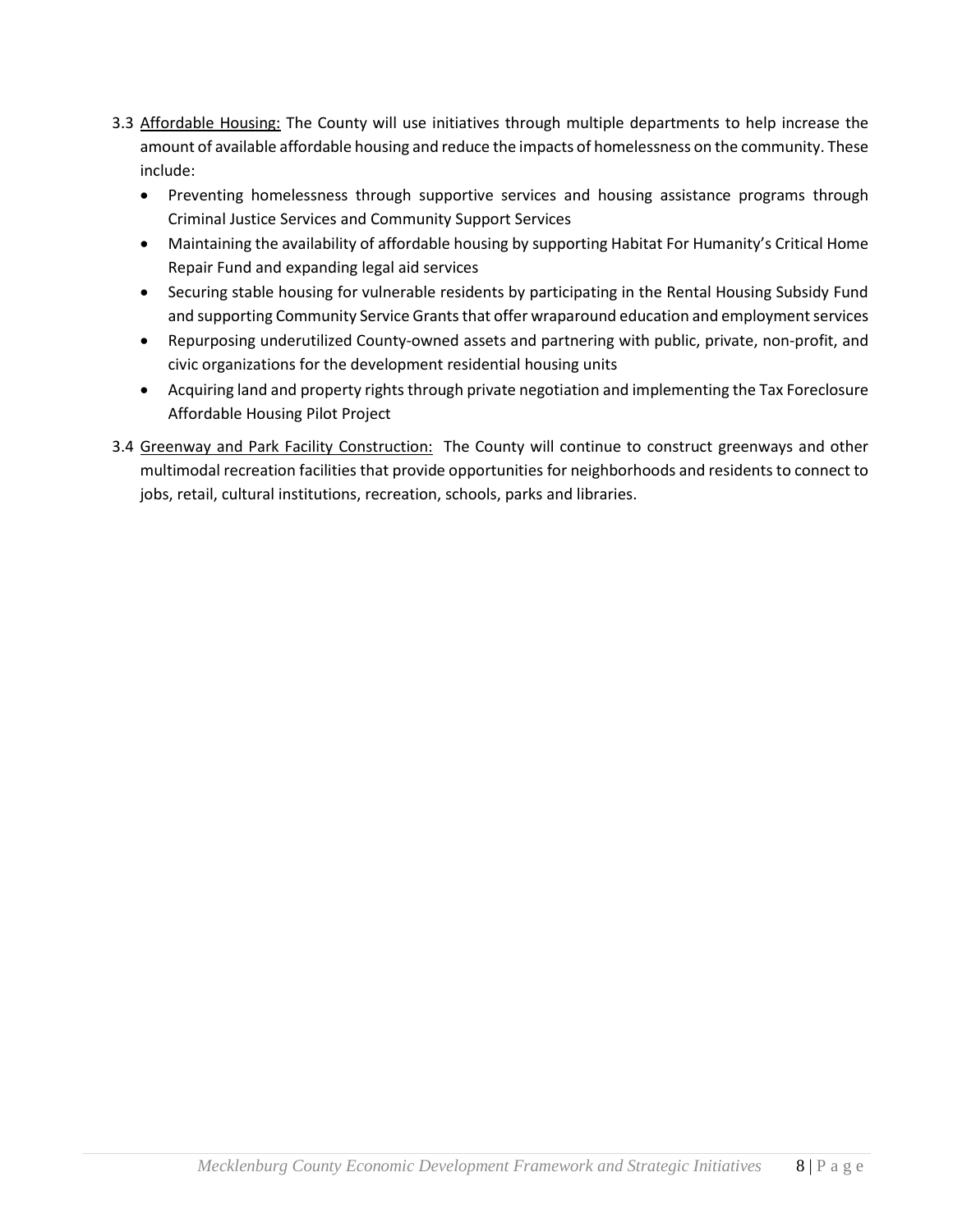# **Focus Area: Minority, Women, Small Business Enterprise Opportunities**

Minority, Women, and Small Businesses (MWSBE) are essential for building a diverse and competitive landscape in business opportunities, contracting, and the County-wide economic ecosystem. Mecklenburg County is committed to increase the participation and utilization of MWSBEs in Mecklenburg County business opportunities.

#### **Framework Objectives:**

- 1. Support minority, women and small business enterprises through enterprise wide Mecklenburg County purchasing and contracting activities with a robust compliance and auditing process by collaborating with internal and external stakeholders.
- 2. Maintain and develop partnerships and a collaborative environment with business resource providers, industry associations, and groups that support MWSBEs, to enhance the tools and network of the businesses we serve and to create best practices.
- 3. Provide access to opportunities, capital, resources, and networking to help MWSBEs be competitive in the contracting environment through capacity building.
- 4. Build and nurture relationships with the MWSBE business community, through activities, such as outreach events, program sessions, and one-on-one/group coaching.
- 5. Address findings and recommendations identified from the FY2020 Mecklenburg County Disparity Study.

#### **Strategic Initiatives:**

4.1 FY2020 Mecklenburg County Disparity Study: Develop implementation plan to incorporate Mecklenburg County Disparity Study recommendations into County policies and procedures. The full list of recommendations from the Study are shown below:

Recommendation 1: Allocation of Resources, Including Staffing – Evaluate resource allocation including creation of contract compliance program and staff

Recommendation 2: MWSBE Subcontracting Goals – Develop policies and procedures to establish contract by contract MWSBE subcontracting goals and implement compliance programs

Recommendation 3: Robust Good Faith Efforts – Incorporate Good Faith Efforts metrics into bid evaluation process to determine if bidder is responsive/responsible

Recommendation 4: Small Business Reserve Program – Establish a program that reserves contracts exclusively for small businesses

Recommendation 5: Increased Vendor Rotation – Use vendor rotation to limit routine purchases from majority firms, particularly in Professional Services, and to ensure that MWSBEs have an opportunity to bid along with majority firms

Recommendation 6: Mandatory Subcontracting – Establish and implement thresholds for mandatory subcontracting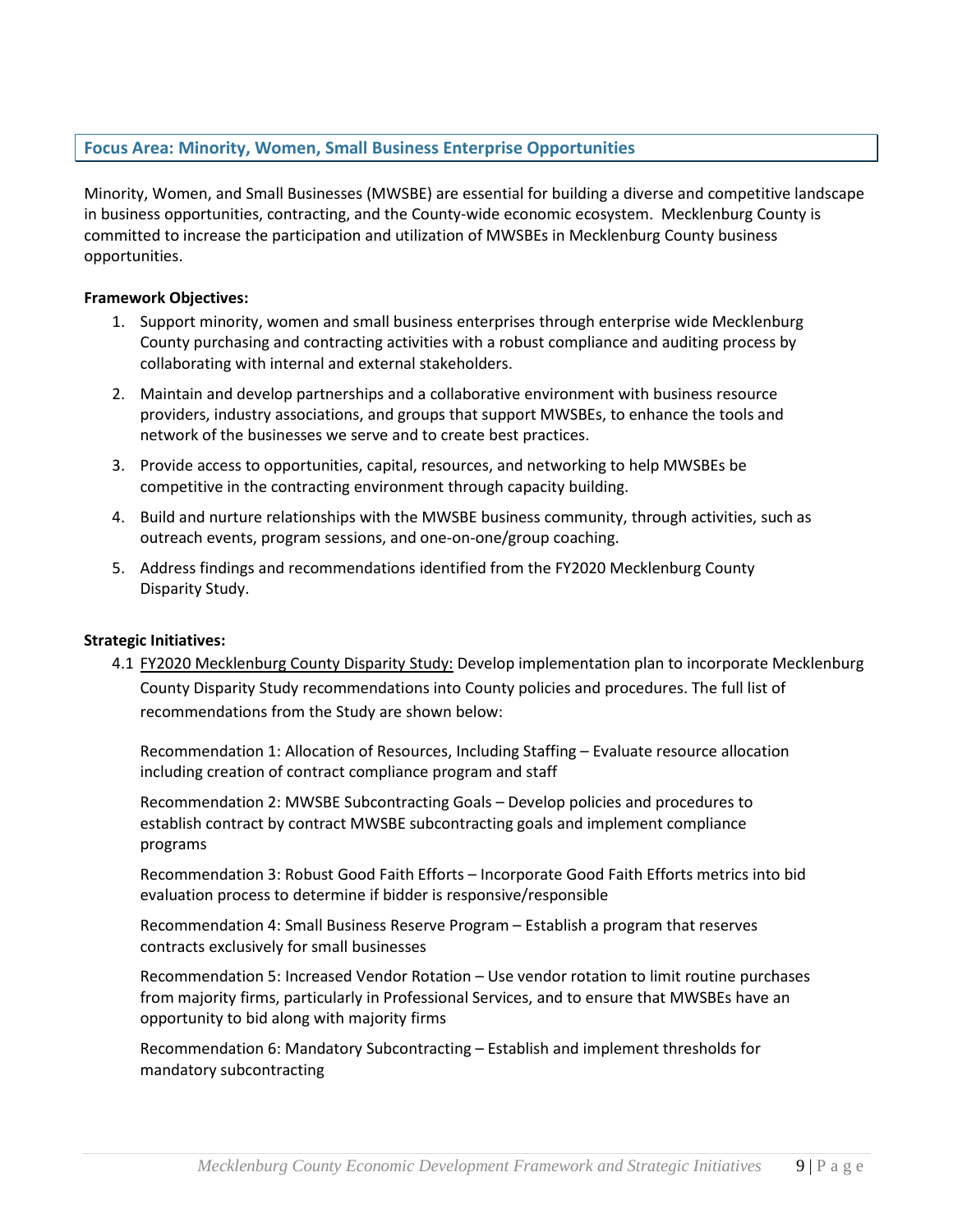Recommendation 7: Strengthen Forecasting – Utilize long range planning tactics to allow for longer lead times and planning of outreach efforts

Recommendation 8: Supportive Services – Coordinate a suite of supportive services to increase the number of new MWSBEs and capacity of existing MWSBEs

Recommendation 9: Prompt Pay Ordinance – Adopt ordinance requiring prime contractors to promptly pay all subcontractors, including third party verification systems

Recommendation 10: Encourage Joint Ventures – Use the evaluation criteria of large-scale contract bidding opportunities to encourage joint ventures

Recommendation 11: Data Maintenance Reform – Implement new systems to better track commodity codes, subcontractor participation and award data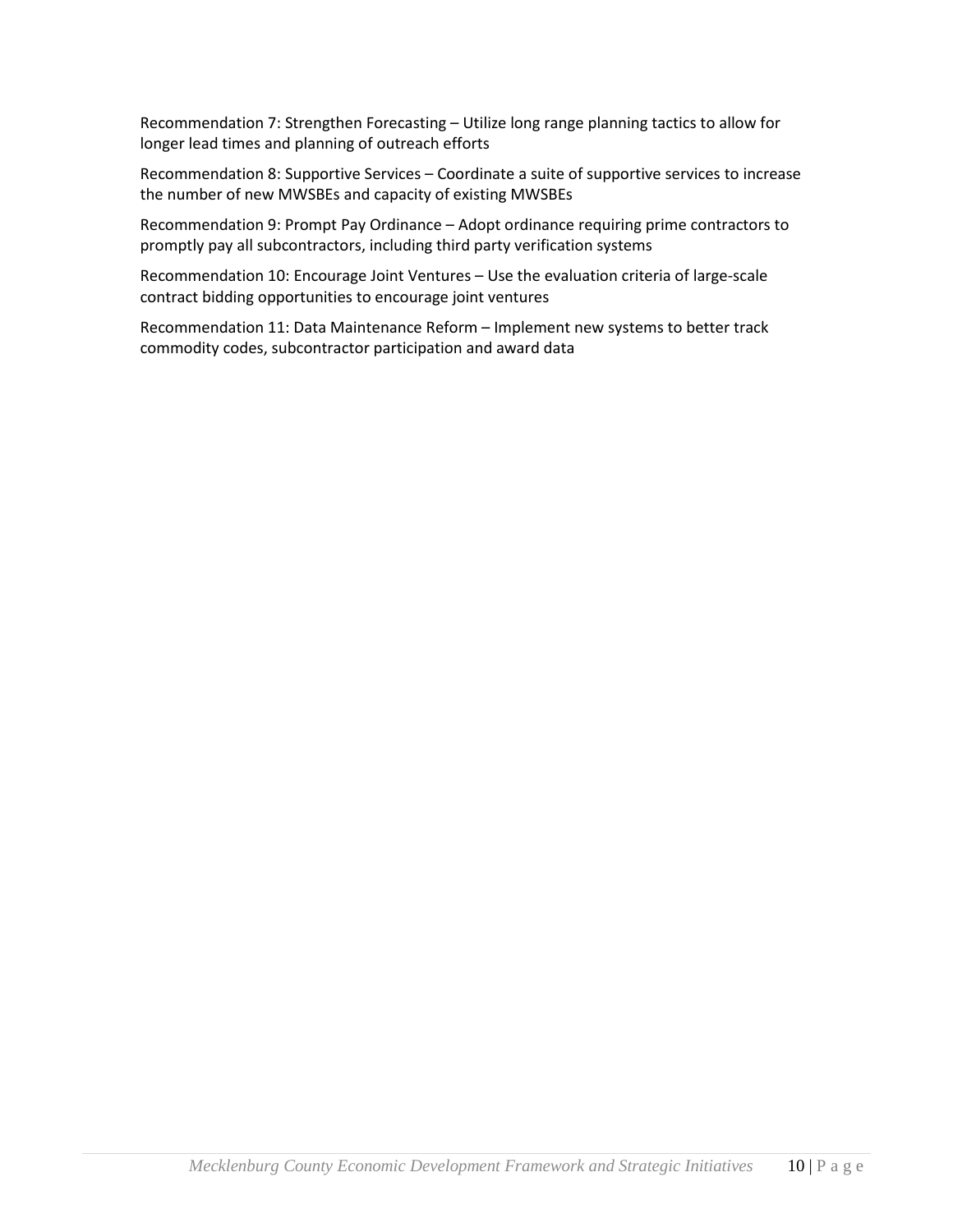## **Focus Area: Workforce Development**

Mecklenburg County enjoys a robust economy with a diverse range of opportunities for employment from high tech and finance sector positions at one end of the spectrum to light manufacturing and service industry positions serving as gateways to advancement on the other end of the spectrum. The ability of residents to have access to this range of opportunities promotes economic stability and helps families become economically secure. Mecklenburg County will utilize its existing programs to promote employment opportunity and help residents develop new skills to adapt to a dynamic economy.

## **Framework Objectives:**

- 1. Partner with existing workforce development programs in the region to link residents to opportunities created by business attraction and retention activities. and ensure job training programs are matched to actual job opportunities.
- 2. Leverage the significant efforts of County human services agencies to connect clients with workforce development opportunities and to collect real time information on the specific local barriers to economic mobility.
- 3. Leverage County purchasing and contracting policies to provide access to employment opportunities for those facing economic mobility challenges*.*

## **Strategic Initiatives:**

- 5.1 Charlotte-Mecklenburg Workforce Development Collaborative Engagement: The CMWDC is comprised of more than a dozen workforce development agencies and partners. The County will engage the CMWDC Job Coordination Unit when appropriate to help provide a ready pool of applicants for Business Investment Program grant recipients. Connecting new and expanding businesses to existing workforce will promote greater economic mobility for County residents Additionally, as the Existing Industry program develops industry roundtables, it will be able to provide specific feedback and guidance to the CMWDC members on job vacancies, the skill sets needed for the vacancies and suggestions for curriculum and training opportunities to fill the existing vacancies.
- 5.2 Unified Workforce Development Strategy: The County will leverage its considerable resources across multiple Departments (DSS, CSS, DCC, and CJS) to pilot a program to address clients with multiple barriers to employment. To help ensure their successful transition to the workforce, clients receive comprehensive skills assessments, job readiness coaching, and retention support (i.e. childcare subsidies and transportation assistance). Pilot Participants are referred to Charlotte Works and/or various community partners for skills training if needed. OED will partner with the coordinating agencies to provide a wider range of existing and new businesses for potential placements.